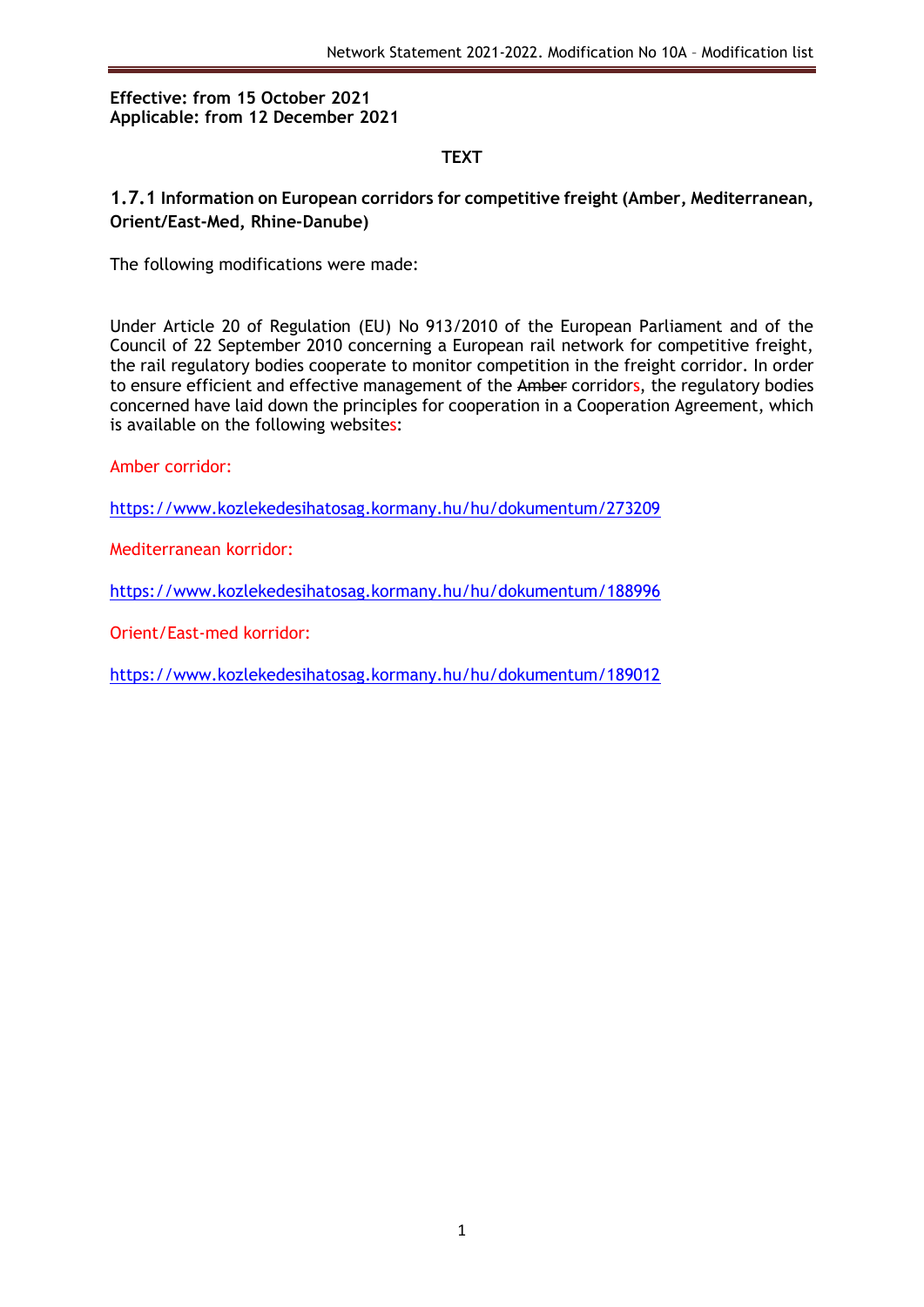#### **ANNEXES**

# **1. Annex 2.3.1 – Main characteristics of railway lines, track sections**

The following modifications were made:

| Máin number<br>Sub-number | Starting point of line (station) | Final point of line (station) | Dividing line into sections                                                       |                           |     |                |       | Axle load range containing subdued conditions of | overweight locomotives |               |      |      | Applicable axle load (t)<br>for locomotives and hauled vehicles          |      |      |    |     |     |            |     |    |      |                                         | <b>Remarks</b>                                                                                                                                                                                                                                                                   |  |  |
|---------------------------|----------------------------------|-------------------------------|-----------------------------------------------------------------------------------|---------------------------|-----|----------------|-------|--------------------------------------------------|------------------------|---------------|------|------|--------------------------------------------------------------------------|------|------|----|-----|-----|------------|-----|----|------|-----------------------------------------|----------------------------------------------------------------------------------------------------------------------------------------------------------------------------------------------------------------------------------------------------------------------------------|--|--|
|                           | iomoevszob                       | Balatonmáriafürdő elásazás    | Sompayszob - Böhnye mrh.<br>Böhnye mrh. - Balatonmáriafürdő elágazás              | excl.-excl.<br>incl. Love | one | $6.4$ $2$ $2$  |       | shall not run                                    |                        | shall not run |      |      | 17,0 20,0 17,0 20,0 17,0 20,0 17,0 18,5 17,0 18,5 20,0 60 300 no station |      |      |    |     |     |            | no. | no | -no- | Nationwide<br>Secondary Railway<br>Line | Geement excluded from traffic. On section Somo<br>reesd mh, only track maintenance machines may run<br>naximum speed of 10 km/h. Track between Seeesd m<br>iye is impassable. Public passenger transport servi<br>suspended.<br>Public passenger transport service is suspended. |  |  |
|                           | Sáránd                           | Létavértes                    |                                                                                   |                           | one | $1 - 6, 4 - 1$ | 62 62 | 19,8<br>18,5                                     | 18,5                   | 19,8          | 18,5 | 18.5 | 18.5                                                                     | 18.5 | 18,5 | 60 | 250 | no. | simplified | no  | no | no   | Nationwide<br>Secondary Railway<br>Line | Public passenger transport service is suspended<br>he closed for traffic. Only track maintenance machin<br>may run at maximum speed of 10 km/h.                                                                                                                                  |  |  |
|                           |                                  |                               | 2. Annex 7.3.10 - Refuelling facilities<br>The following modifications were made: |                           |     |                |       |                                                  |                        |               |      |      |                                                                          |      |      |    |     |     |            |     |    |      |                                         |                                                                                                                                                                                                                                                                                  |  |  |

# **2. Annex 7.3.10 - Refuelling facilities**

MÁV Zrt.

| Regional Storage Centre, Site of Supply | Code of the<br>service place | Service time                              |              |            |  |  |  |  |
|-----------------------------------------|------------------------------|-------------------------------------------|--------------|------------|--|--|--|--|
|                                         |                              | Day                                       | <b>Start</b> | <b>End</b> |  |  |  |  |
| Nagykanizsa                             | 03624                        | $(1)$ (2) (3) (4) (5) (6)<br><b>daily</b> | 11:00        | 22:00      |  |  |  |  |
|                                         |                              | $\circled{7}$                             |              |            |  |  |  |  |